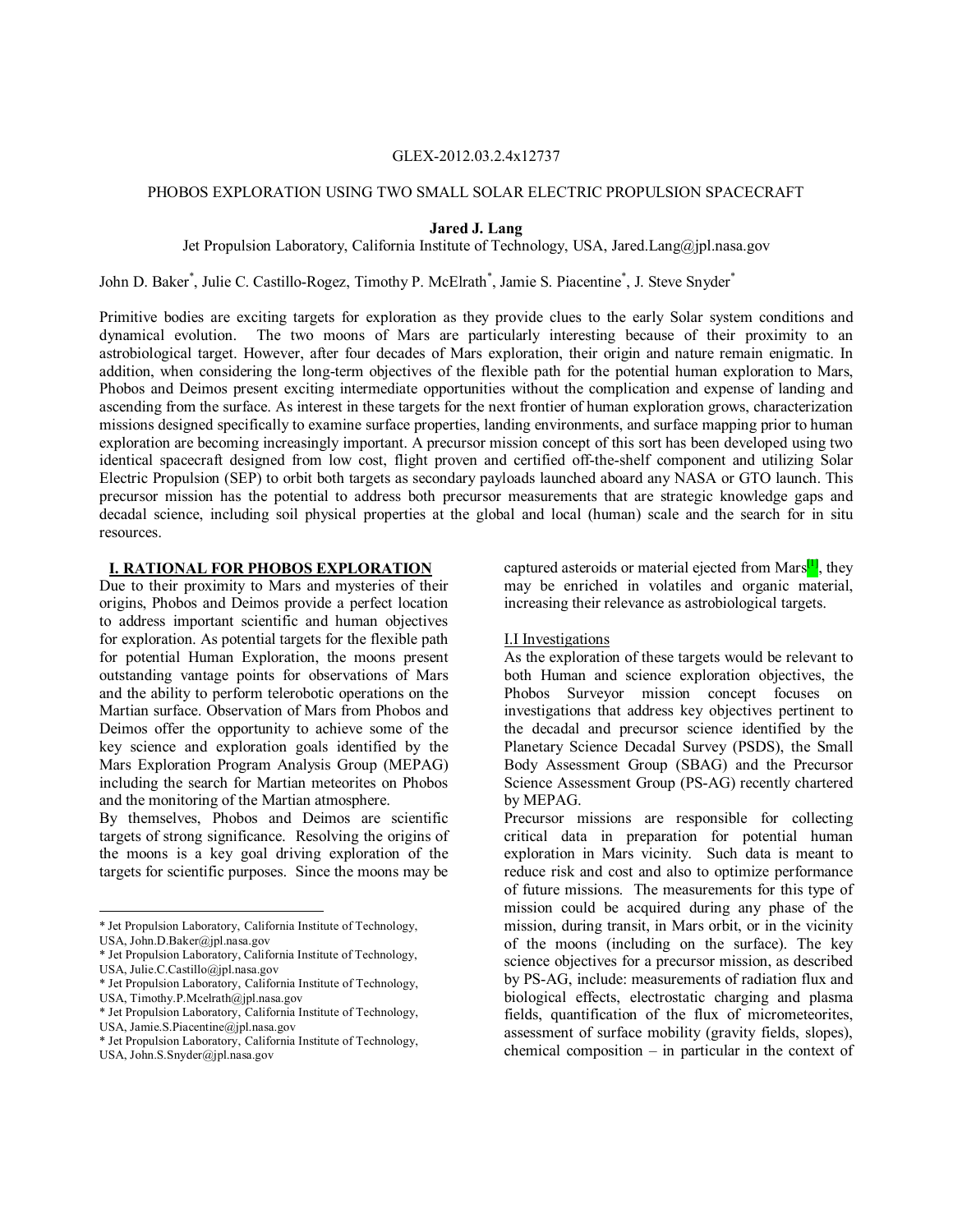in situ resource utilization (ISRU) – and characterization of the regolith mechanical properties. Realizing these objectives would also address key science questions; a single mission is capable of addressing important science and precursor objectives. As noted, the search for volatiles (ISRU), as well as chemical measurements trace themselves to the determination of the moons origin. Gravity field and high-resolution topography measurements are important constraints on their geophysical structure.

**Table 1 Phobos Surveyor would address several objectives relevant to Human Exploration and Decadal Science** 

| <b>Science</b>                  | .<br>Science.     | <b>Objectives</b>                                                                             | <b>Observable</b>       | <b>Requirement</b>                         | Instrumentation                          |  |
|---------------------------------|-------------------|-----------------------------------------------------------------------------------------------|-------------------------|--------------------------------------------|------------------------------------------|--|
|                                 | Soil<br>Mechanics | Obtain Regolith<br>Composition and<br>search for water                                        | Elemental               | Light elements<br>(O. C. N. H.<br>etc.) 5% | Gamma Rav and<br><b>Neutron Detector</b> |  |
|                                 |                   |                                                                                               | Mineralogical           |                                            | <b>XRS</b>                               |  |
|                                 |                   | <b>Evaluate Regolith</b><br>Maturity                                                          | <b>Microstructure</b>   | $< 1$ mm                                   | Microscope                               |  |
|                                 |                   | Constrain mechanical<br>properties                                                            | Angle of repose         | $<$ 2 deg.                                 | PanCam                                   |  |
| Processes/<br><b>Origins</b>    |                   |                                                                                               | Response to<br>impulse  | <5% accuracy                               | Accelerometer                            |  |
|                                 |                   |                                                                                               | Thermal response        | <5% accuracy                               | Thermal<br>Conductivity                  |  |
|                                 |                   |                                                                                               | Crater morphology       | $100 \text{ m}/10 \text{ m}$               | <b>High-Res Camera</b>                   |  |
|                                 | <b>Risk</b>       | <b>Constrain Dust</b><br><b>Dynamics in Mars'</b><br><b>Enviroment (Sources</b><br>and Sinks) | Measure Dust Flux       | Collection and<br>analysis                 | Dust Analyzer                            |  |
| <b>Processes</b>                | Risk              | Topography Mapping                                                                            | Photoclinometry         | $100 \text{ m}/10 \text{ m}$               | <b>High-Res Camera</b>                   |  |
|                                 |                   | <b>Gravity Mapping</b>                                                                        | Doppler tracking        | Degree 8                                   | <b>RSS</b>                               |  |
|                                 |                   |                                                                                               | Acceleration            | 1 <sub>m</sub>                             | Accelerometer                            |  |
|                                 |                   | Assess surface<br>dynamics (dust)                                                             | <b>Dust</b> interaction | Imaging with                               |                                          |  |
|                                 |                   | Measure electrostatic<br>charging                                                             | with spikes             | resolution < 1<br>cm                       | PanCam                                   |  |
|                                 |                   | Measure radiation<br>environment                                                              | <b>Radiation dosage</b> | 1 mrad                                     | <b>Radiation monitor</b>                 |  |
| Origins'<br><b>Habitability</b> | <b>ISRU</b>       | Distribution of Water                                                                         | Neutron detection       |                                            | <b>GR&amp;ND</b>                         |  |
|                                 |                   |                                                                                               | Mineralogical           |                                            | <b>XRS</b>                               |  |

### I.II Measurements and Payload

The Phobos Surveyor mission proposes a reference payload that combines geophysical and chemical packages for remote (i.e. global) and in situ (i.e. local/regional) exploration. The suggested instrument package includes: gamma ray and neutron spectrometer providing elemental composition and detection of volatiles; high-resolution stereo imaging providing fine constraints on surface morphology, topography and regolith mobility; a dust analyzer to constrain the direction and magnitude of the flux of the material between Mars, Phobos, Deimos, and micrometeorites originating from outside the Martian system; and the spacecraft telecommunication system yielding highresolution gravity measurements. In addition to the larger instrument package, the mission could carry a small surface package capable of imaging the regolith (microscope) and constraining its mechanical (penetrometer, accelerometers) and chemical properties (XRD).

| Table | $\overline{2}$ | The Surveyor | spacecraft could easily                      |  |
|-------|----------------|--------------|----------------------------------------------|--|
|       |                |              | accommodate an invaluable instrument package |  |

|                               | <b>Instrument</b>                    | Mass<br>(kq) | Power   |
|-------------------------------|--------------------------------------|--------------|---------|
|                               | Gamma Ray and<br>Neutron<br>Detector | 15           | 10      |
| Drbiter                       | High-Resolution<br>Stereo Camera     | 10           | 15      |
|                               | Dust Analyzer                        | 8            | 12      |
|                               | <b>XRS</b>                           | 0.30         | 4 W     |
| Surface<br>Science<br>Package | Radiation<br><b>Monitor</b>          | 0.03         | 0.1 W   |
|                               | Thermocouples                        | 0.03         | 1       |
|                               | Microscope                           | 0.30         | 0.1     |
| and Science<br>Support        | Descent Camera<br>(PanCAM)           | 0.10         | 0.1 W   |
| <b>Operations</b>             | Accelerometer<br>and Tiltmeter       | 0.06         | 0.002 W |

### **II. SURVEYOR SPACECRAFT**

The Surveyor spacecraft concept provides a low-cost, high reliability approach to studying two very interesting moons within our solar system. Consisting of two single-string electric propulsion spacecraft, the Phobos Surveyor mission would achieve redundancy by flying multiple units capable of transferring between the moons in the event of a failure. Each spacecraft would be constructed from currently available, wellcharacterized, flight proven commercial components and is capable of carry up to 40 kg of payload into orbit about Mars.



**Figure 1 Phobos Surveyor would be designed solely out of flight certified commercially available off-the-shelf parts.**

#### II.I Propulsion

The Surveyor concepts utilize a flight-proven commercial SEP system that enables architectural flexibility. Developed for commercial GEO communication satellites, EP systems like the SPT- $100^{2}$  or BPT-4000<sup>[3]</sup> are perfectly sized for the electrical power and life requirements for a Phobos precursor mission. The Russian made SPT-100 thruster has been baselined for the Phobos Surveyor mission to perform all maneuvers for the mission. Capable of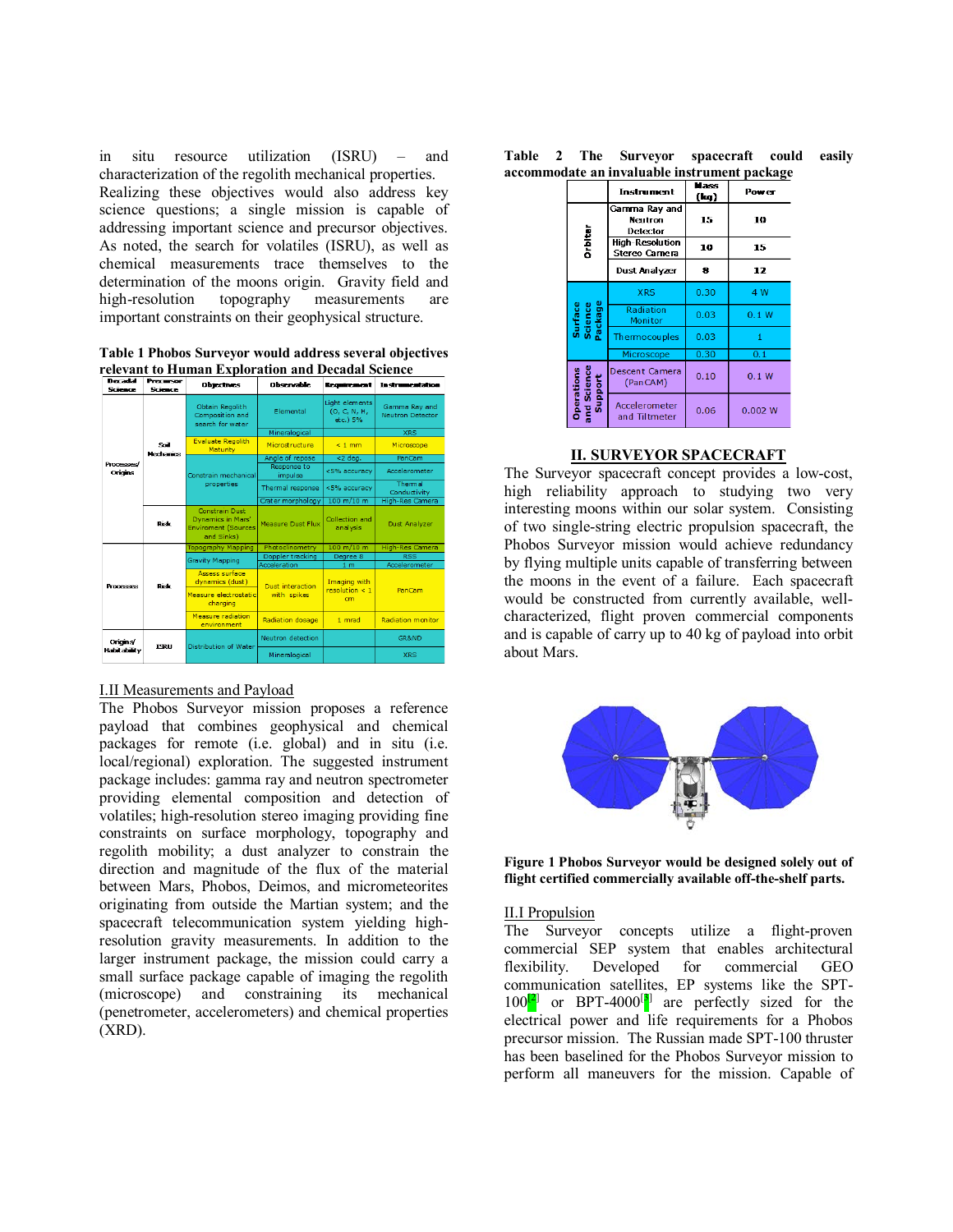providing the  $\sim$ 4.5 km/s  $\Delta V$  required to achieve Mars orbit, the thruster provides the perfect balance of low power and high  $I_{\rm SD}$  that would be required for the mission.

The gimbaled SEP main engine would perform all desired maneuvers and most of the coarse attitude control maneuvers. However a small cold gas system would utilize a common propellant to perform coarse reaction control and landing capability. Though not the most efficient propulsion system, the cold gas system has been sized to provide enough thrust to safely land on Phobos without the added complexity of a separate propellant feed system. A small hydrazine could be added to accommodate missions requiring multiple landings for global measurements.

### II.II Electrical Power System (EPS)

Two deployable ATK Ultraflex solar arrays<sup>[4]</sup> would provide sufficient power to operate the EP system at full power while in orbit at Mars. The  $5 \text{ m}^2$  solar arrays produce ~4 kW of power at 1 AU and 1.7 kW of power at Mars, allowing for high power thrusting in orbit.

To maintain heritage, the Surveyor would employ a Dawn EPS architecture in which the bus voltage is unregulated, allowing for accommodation of a variable voltage range due to solar distances. To accommodate this, the Dawn power-processing unit (PPU) for the NSTAR ion thruster was designed and qualified to work over an input voltage range of 80 to 140V. Though the SPT-100 PPU has been qualified for an input voltage range of 95 to 105V, analysis has determined that the PPU is capable of handling input voltages between 80 and  $120V^{5}$ . As a result, the solar arrays are stringed at a nominal voltage of  $\sim 100V$  that is allowed to vary based on solar distances and array off pointing.

Developed for Dawn, the High Voltage Electrical Assembly (HVEA) would be responsible for power management by either down-converting the high voltage power and distributing it to the spacecraft avionics and instrumentation or passing the high voltage power on to the thruster PPU. The Dawn HVEA was developed to include internal redundancy and fault protection that would be unnecessary for the single-string Surveyor spacecraft. To save mass, the proposed Surveyor design modifies the original by removing the unnecessary redundant components, providing a lower mass design without altering the functionality or redesigning the hardware.

Upon entering orbit about Mars, the spacecraft would be responsible for maintaining operations while in eclipse. During the Mars Orbit phase, the spacecraft

may encounter 50 min eclipse, relying on a 20 AHr secondary battery to provide power. The secondary battery would utilize high energy density cells developed for the Soil Moisture Active Passive (SMAP) mission.

# II.III Command and Data Handling

The spacecraft would utilize the commercially available Broad Reach Engineering Command and Data Handling (C&DH) design. The single-string Rad-750 based architecture would provide the spacecraft with 8 Gbits of flash memory, telemetry and control interfaces, and power switching. RS-422/RS-485 ports send commands and data to the attitude control system and SEP PPU. Discreet and analog signals would provide state information of latches, temperatures and power switches. A Mil-Standard 1553B bus would be used to send commands and data to the Small Deep Space Transponder (SDST) for direct to Earth communication.

# II.IV Guidance, Navigation and Control

The Surveyor Guidance, Navigation and Control (GN&C) Subsystem would provide 3-axis attitude and translational velocity directional control. Attitude determination would be accomplished via a single star tracker supplemented with an IMU used to propagate the attitude estimate during tracker outages. Eight coarse sun sensors would be used to estimate body relative Sun position. A reaction wheel assembly consisting of three  $\text{GRAIL}^{[6]}$  heritage reaction wheels would provide fine attitude control, slewing of the spacecraft, and angular momentum storage. Momentum unloading would be achieved using a combination of the SEP main engine and the eight cold gas thrusters.

The GN&C design has been sized to stabilize the spacecraft in a "balancing broom" position atop a 1 m coilable boom while on Phobo's surface. This type of architecture would allow for simultaneous communication and solar array pointing during the landed duration. The IMU and accelerometer would provide inertial measurement feedback to the RWA to stabilize the spacecraft.

Due to the low gravity of Phobos, the cold gas RCS thrusters would provide enough thruster to safely land the spacecraft atop the coilable boom. The baseline Phobos Surveyor mission concept assumes a single landing, however the cold gas system is capable of "hopping" to multiple locations depending on leftover propellant. For missions requiring measurements from multiple surface locations, RCS thrusters with higher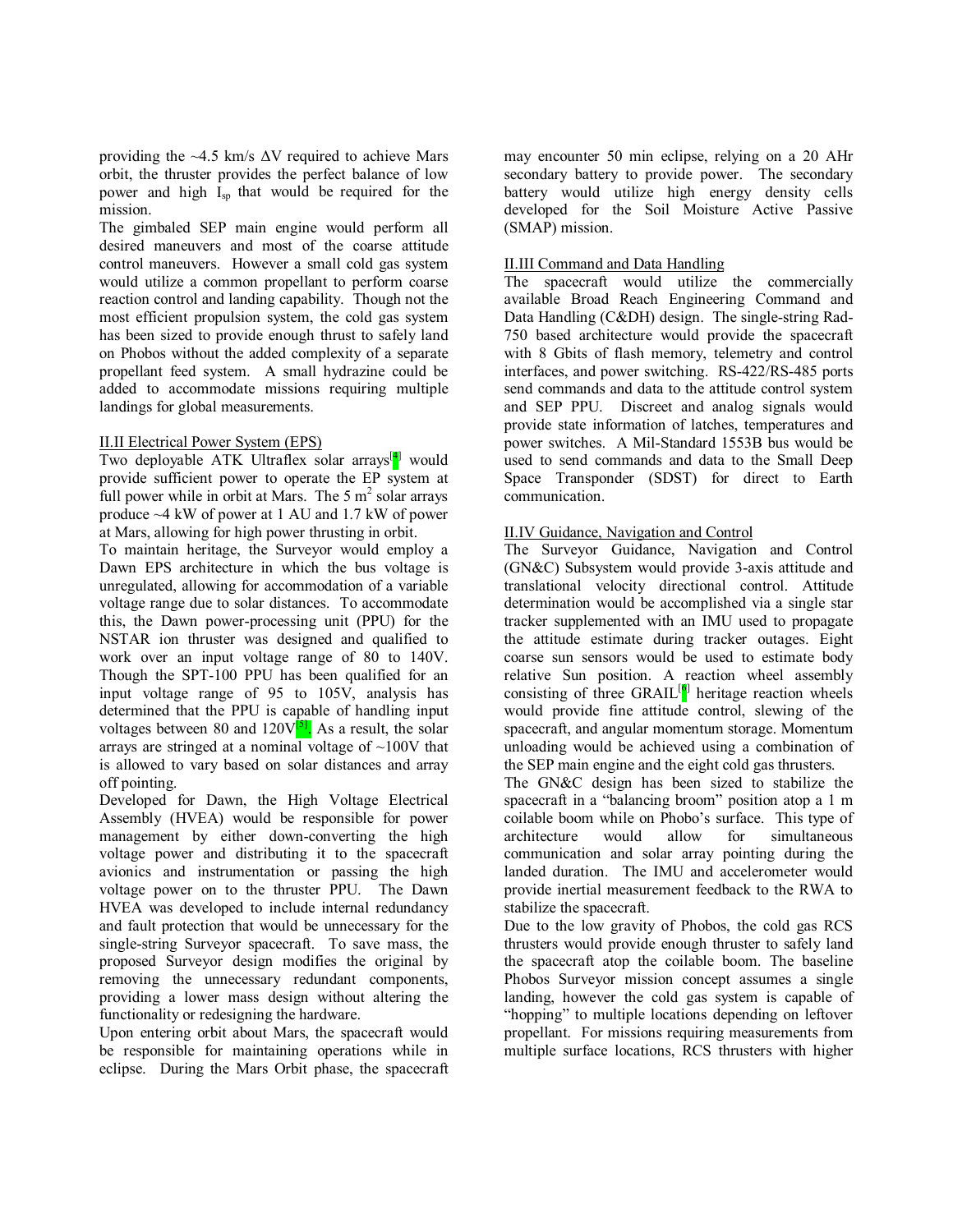Isp, such as Xenon arcjet thrusters, could be used to ensure propellant reserve after the initial landing.

## II.V Telecommunication

Direct to Earth communication would be achieved using a standard X-band uplink/downlink for science, command and telemetry. A single Small Deep Space Transponder  $(SDST)^{[7]}$  and 100 W Traveling Wave Tube Amplifier (TWTA) would provide between 18 and 450 kbps through a 0.6m high gain antenna (HGA), depending on Mars distance from Earth. Two MER based low gain antennas (LGA) would provide low data rate transmission during interplanetary cruise.

# II.VI Structure and Thermal

Surveyor would employ a low mass approach for the structural design of the spacecraft. The aluminum skeletal structure would provide support for the propulsion system, avionics and RWA. Spacecraft electronics, telecom, GN&C and instrumentation would be mounted to composite honeycomb face sheets. The simple spacecraft would only require two mechanisms, the commercially available solar array drive assemblies and an engine gimbal.

Spacecraft thermal control would be obtained by painting large portions of the external face sheets white to produce two thermal radiators on each side of the spacecraft. Due to the variation in operating power and the varying distances from the sun, thermal louvers mounted atop the radiators would be required to help control the heat. MLI, heaters and temperature sensors monitor and control the temperature of critical components within the spacecraft including avionics and propellant lines.

## **III. MISSION DESIGN AND OPERATIONS**

Designed for secondary launch opportunities, two Surveyor spacecraft and the CSA MOOG developed ESPA Grande launch adapter $\frac{8}{8}$  would require roughly 1000 kg of excess launch capability. To increase flexibility of launch opportunities, the mission concept focuses on three types: 1) co-manifested launch to Mars, 2) shared launch with a hypothetical lunar mission, and 3) as a secondary payload on an augmented launch to geo-transfer orbit (GTO).

### III.I Launch and Early Operations

Mars rideshares provide the most efficient opportunity for the potential Phobos Surveyor mission, requiring the least transfer propellant, allowing for propellant usage in Mars vicinity, science payload, and time of flight to be optimized. As a SEP mission, the optimal

launch time for Phobos Surveyor would occur before the optimal time for a ballistic mission. However, previous analysis of co-manifest ballistic launches shows that the Surveyor spacecraft could reach Mars orbit within three months after the ballistic arrival for modestly increased propellant usage, although still less than the other proposed secondary launches. For a comanifest SEP launch, or an earlier launch, the trajectory could be optimized for lower propellant usage. Consequently, Phobos Surveyor could leverage any potential Mars mission as a rideshare opportunity.

If unable to utilize a Mars opportunity for rideshare, the Moon would become the means by which the spacecraft departs to Mars. To leverage the Moon, the mission would require specific targeting allowing for multiple flybys and ultimately Earth departure.

Targeting the initial lunar flyby would present some potential challenges for a direct lunar launch with a purely SEP spacecraft. Typical small injection corrections (on the order of 10-50 m/s) on direct trajectories are beyond the capability of the SEP system. There are two potential methods of addressing this: 1) delay secondary separation until after the first trajectory correction maneuver, resulting a potentially undesirable linkage between the secondary and primary vehicles, or 2) require a second burn of the launch vehicle's second stage (similar to that done for the LCROSS mission) to target a benign initial flyby. For either case, the time that would be required from launch to Earth departure for a lunar rideshare launch opportunity is roughly 6 months. Unfortunately, lunar mission launches don't always align with the optimal launch opportunity for a Mars transfer, and as a result the proposed mission may require a heliocentric Earth-Earth loop, setting it up for the next available transfer (up to 2 years).

Compared to lunar missions, geosynchronous missions with an injection into geosynchronous transfer orbit (GTO) are much more common. A GTO-bound launch vehicle can be augmented (with the addition of solid boosters for the Atlas V family) to increase the GTO injection mass, which would be used for the two Surveyor spacecraft, the ESPA Grande ring, and additional upper stage propellant required for an injection burn into a highly elliptical orbit after deployment of primary payload<sup>[9]</sup>. Once boosted from the GTO orbit, 2 months and  $\leq$ 300 m/s are required to proceed to a lunar flyby and Earth departure similar to that used for a direct lunar launch.

# III.II Mars Transfer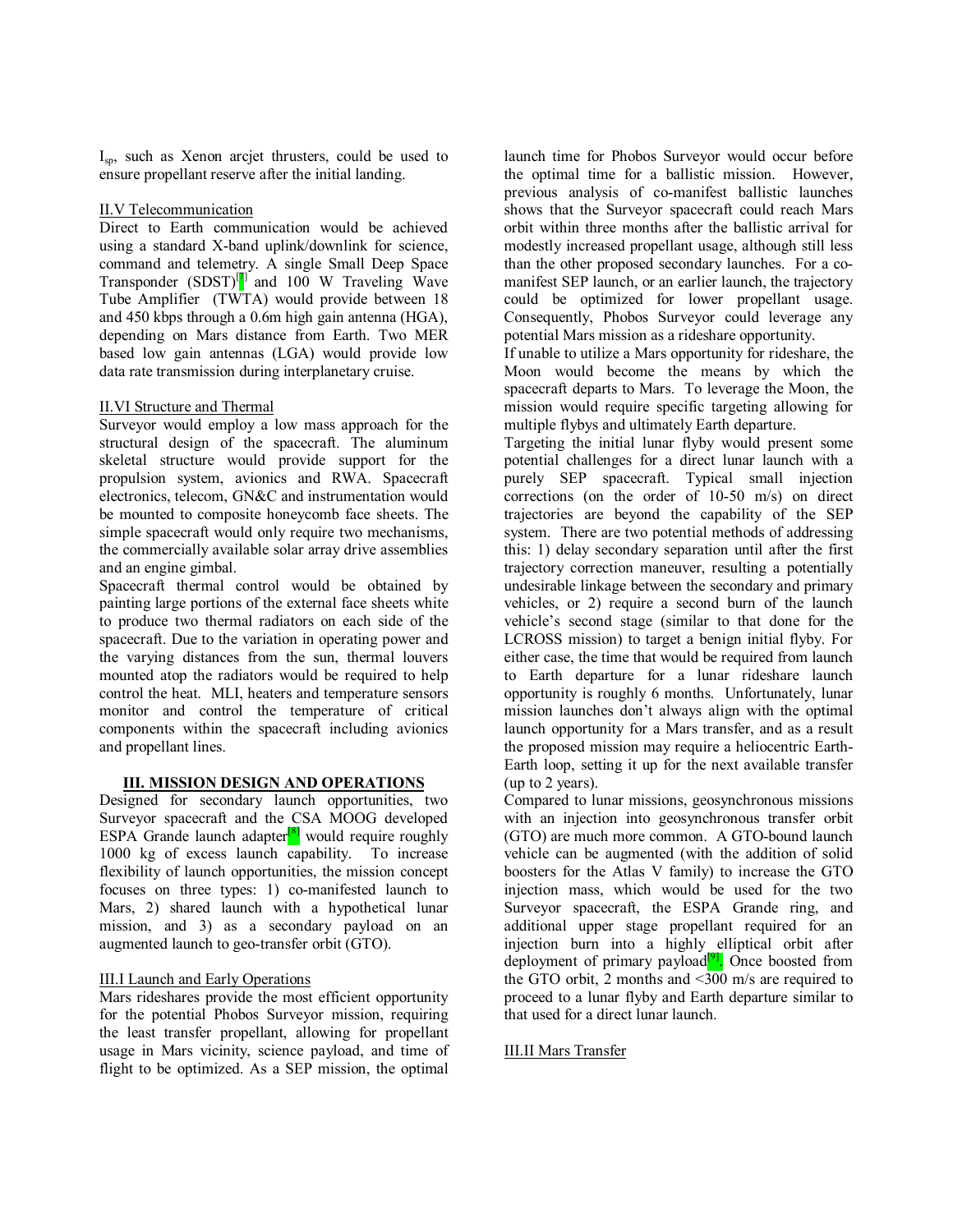Since the lunar departure is the driving case, the propellant and trajectory analysis focuses on this potential launch option. Figure 2 shows the trajectory from Earth departure (with a  $V_{\text{inf}}$  of 2 km/s) to Mars rendezvous. With an Earth departure of 2 km/s, the SEP trajectory would not require thrusting until half way through the transfer, and from that point the trajectory would require constant thrusting to Mars rendezvous.

Upon Mars arrival, two heliocentric parameters must be accounted for: 1) solar range and 2) Mars season. Unfortunately the spacecraft would arrive at Mars at the mid-point in solar range, with Mars heading into aphelion. As a result the power available to the thruster would be heading to its lowest value. Mars orbit analysis for this mission uses the conservative power and thrust levels for thrusting during this part of the trajectory. The seasonal requirements for the proposed mission, as described later in the paper, are required for polar illumination.



**Figure 2 The SEP architecture would allow Phobos Surveyor to use the Moon for Earth departure**

#### III.III Mars Orbit Phase

The proposed thruster for the Phobos Surveyor mission is life-limited by propellant throughput. As a result, the spacecraft would be unable to spiral down to Phobos. Consequently, the potential trajectory uses periapsis thrust arcs, shown in figure 3, to efficiently reach the Phobos orbit. Most of the thrusting would be close to the anti-velocity direction, but the current trajectory uses an implementation of Q-law<sup>[10]</sup> to change the pitch angle to slightly suppress periapsis, making the thrusting more efficient.



**Figure 3 Potential transfer trajectory from Mars arrival to Phobos rendezvous. Red arcs are thrusting, green arcs are coasting. Transfer time is 369 days, and requires 1.106 km/s total delta-V** 

For the Phobos Surveyor mission concept, the transfer time has been constrained to one year between Mars arrival and Phobos orbit rendezvous. Depending on the available propellant at Mars arrival, the speed of the Phobos arrival trajectory could be adjusted. For Deimos rendezvous, the same amount of propellant would allow for a much faster arrival. However, in the event that Deimos science is lower priority, the Deimos spacecraft might need to wait in Mars sphere of influence (e.g. at Mars-Sun L1) to supplement the Phobos spacecraft in the event of a failure. The transfer from a Mars-relative C3 of zero, to Deimos, then to Phobos would likely require  $\sim$ 1.6 km/s for SEP thrusting in the  $\sim$ 1 year timeframe, within the capabilities of the Surveyor spacecraft on a favorable launch.

With the ultimate goal of landing on a pole, the Phobos Surveyor mission would also obtain excellent global imaging coverage. To do so, the mission must be conscious of the season, rendezvousing with Phobos prior to an equinox, such that the polar regions are still lit. For this case, the spacecraft would need to be able to start imaging Phobos within  $\sim$ 12 months to capture the North Pole with illumination. Afterwards, the mission would focus on equatorial coverage until the season progresses far enough into southern summer to image the South Pole and prepare for landing. If a North Pole landing were desired, then the mission would take a ~340-day delay in Mars orbit.

#### III.IV Phobos Operations

A variety of trajectories could be used to obtain shortrange imagery of the entire surface of Phobos. The simplest of these is a distant retrograde orbit, which is essentially a Mars orbit similar to that of Phobos, with a slight eccentricity variation to avoid impact. The stable orbit could be adjusted to cause periodic closer approaches to the leading and trailing sides of the target.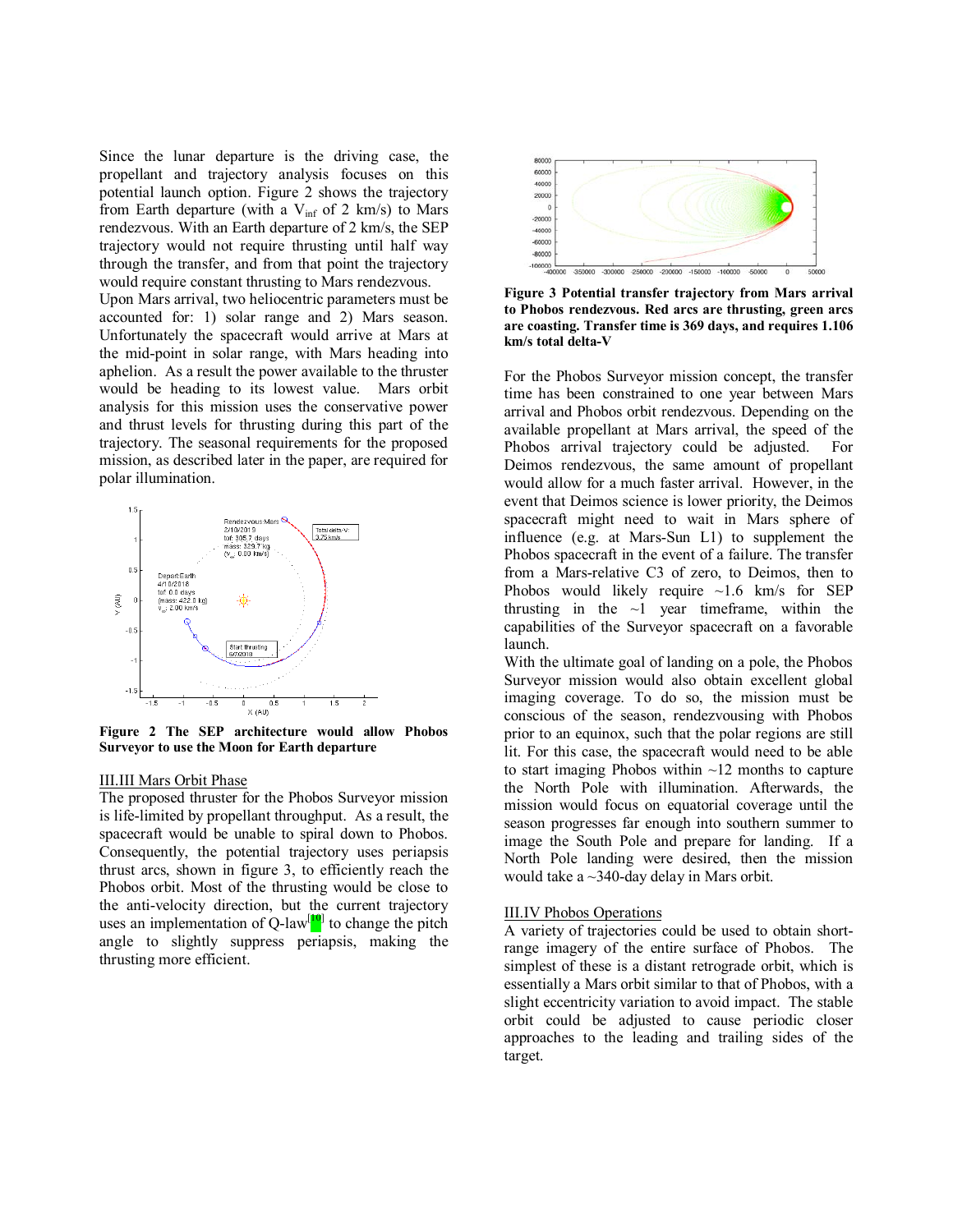

**Figure 4 Potential distant retrograde orbit**

For polar imaging, orbits with a semi-major axis 100 km higher than Phobos could utilize gravity perturbations from the moon causing the spacecraft to dip down for polar flyovers before returning to higher altitudes, as shown in figure 4. These events occur every  $\sim$ 3 weeks due to period differences without the need for thrusting. Similar orbits also exist that could potentially produce more frequent flyovers for modest ΔV.



**Figure 5 Proposed multiple polar flyby trajectory, viewed from the Phobos north obit pole. Approach trajectory is in red, departing trajectory is in green. Minimum altitude is 300 m over the pole and 2.5 km at the additional crossing of the Phobos figure.**

Before landing, the spacecraft would ideally be in a polar orbit about Phobos, such that some of the  $\Delta V$ required could be provided by the more efficient SEP system. To land safely, the spacecraft would require autonomous control, similar to JPL's proven AutoNav system used for Deep Impact<sup>[11]</sup>. Requiring more thrust than available from the SEP thruster, the final descent would utilize the cold gas RCS thrusters to perform the

10-15 m/s  $\Delta V$ . Due to the low I<sub>sp</sub> of cold gas thrusters, trades using more efficient resistojet thrusters or a more complex hydrazine monopropellant system could be conducted.

Once on Phobos surface, the spacecraft would balance atop a large coilable boom while performing science operations. The GN&C system would utilize the high precision IMU and star tracker measurement to provide attitude feedback to the reaction control system. Torque provided by the RWA would be used to maintain stability and orient the spacecraft atop the boom for Earth communication. Fortunately the Sun's elevation relative to the surface varies very little over the course of the surface operations. As a result, only rotation in azimuth would be required for the arrays to track the sun and the spacecraft antenna to point to Earth. Offsetting the center of gravity of the spacecraft with respect to the contact point of the boom would allow gravity to dissipate any stored momentum, providing a desaturation of the RWAs.

#### **IV. CONCLUSION**

As humans takes the next step toward exploration of Mars, Phobos and Deimos become targets of increasing interest for science and exploration purposes. Phobos Surveyor offers a unique, innovative and lower cost approach to addressing important Human Exploration and Decadal Science objectives using multiple low cost, highly reliable SEP spacecraft. The flexible launch architecture would provide a paradigm shifting approach to flying Mars missions. The unique capabilities of using lunar flybys to achieve Mars orbit from a GTO or lunar launch would enable focused missions to Mars to be launched more often.

#### **V. ACKNOWLEDGEMENTS**

The research was carried out at the Jet Propulsion Laboratory, California Institute of Technology, under a contract with the National Aeronautics and Space Administration, Copyright 2012. All rights reserved.

#### **VI. REFERENCES**

- [1] Rosenblatt, P., "The origin of the Martian moons revisited," Springer-Verlag 2011
- [2] Corey, R.L., Gascon, N., Delgado, J.J., Gaeta, G., Munir, S., and Lin, J., "Performance and Evolution of Stationary Plasma Thruster Electric Propulsion for Large Communications Satellites," AIAA 2010-8688, 28th AIAA International Communications Satellite Systems Conference, Anaheim, CA, Aug. 30 - Sept. 2, 2010.